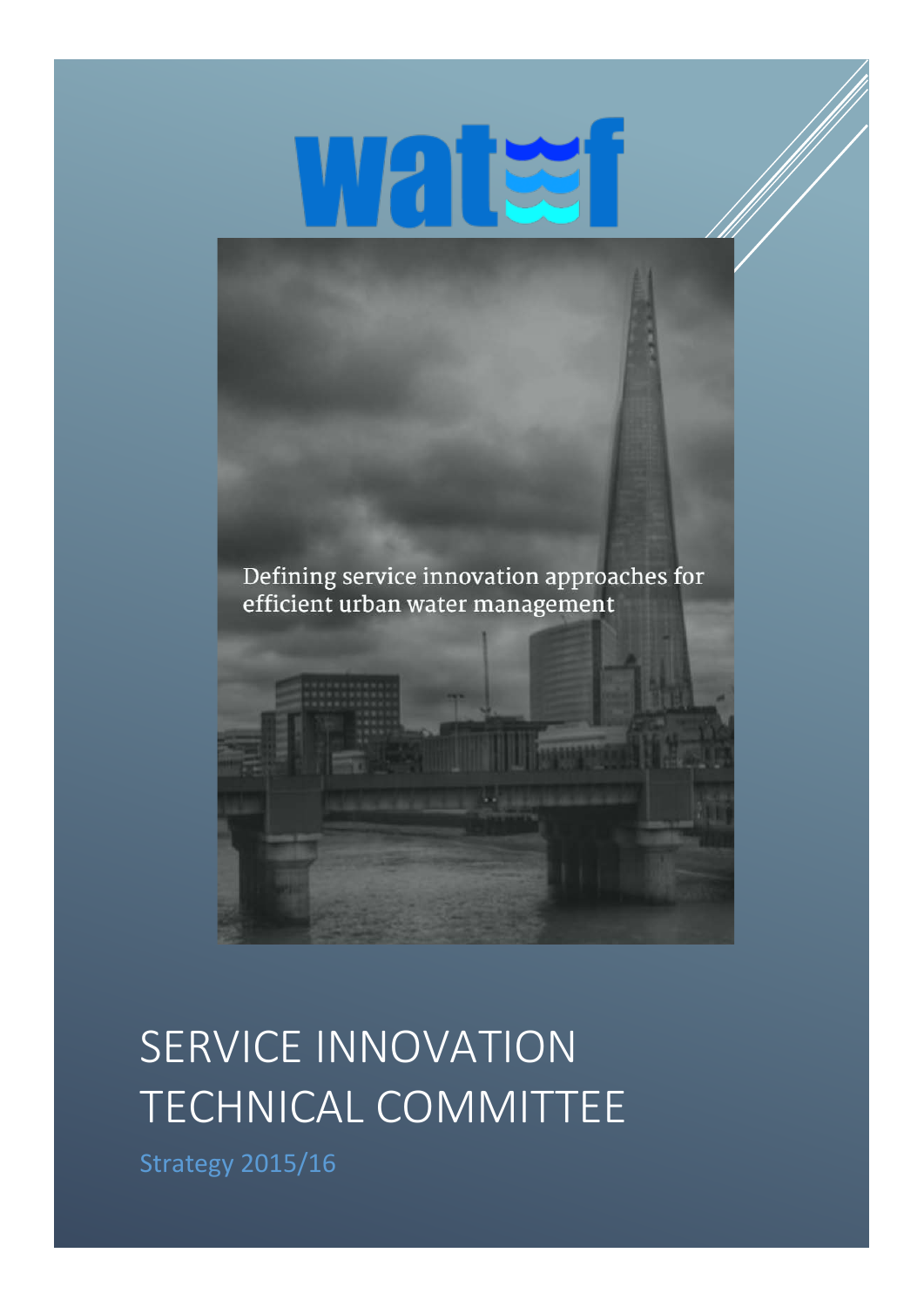

# 1. Background

Increasing pressures on water resources from climate change, population growth and environmental standards require innovation in the water sector. This has been recognised in the UK in the Cave Review, Water White Paper and through recent efforts by Defra and Ofwat. However, the focus has remained on technological innovation rather than service innovation.

Innovation is broadly defined by Ofwat, the UK water industry economic regulator, as the application of new technology, business processes or management expertise that delivers any improvements to customer service, the environment or cost efficiency. However, "Service Innovation" within the context of the UK water industry is widely discussed but often not defined further. More generally this has been broken down into innovation around products, processes and organisational change. Therefore, defining what this means in practice is one of the roles of the Technical Committee.

The next five years will see another round of [water resources management plans](https://consult.environment-agency.gov.uk/portal/ho/waterres/planning/2016) (WRMP19) and [water company business plans](http://www.ofwat.gov.uk/consultation/water-2020-consultation/?platform=hootsuite) (PR19) being delivered. There are many changes proposed on resilience, competition, moving to total expenditure TOTEX and new decision making methods. An improved understanding of service innovation can support these plans as well as changes at the city and neighbourhood scales around more integrated water management.

This Strategy provides a brief review of the activities of the Service Innovation Technical Committee in 2014/15 and outlines proposed activities and a timeline for 2015/16.

### Review of activities in 2014/15

Initial areas of scope for this committee for 2014-15, based on the themes service innovation and water efficiency, were:

- Retail competition service innovation for water efficiency;
- Innovative approaches to delivering services with customers and considering aspects such as the hydro-social contract and who is thought to be responsible for water efficiency delivery and messaging;
- Delivering partnership working for water efficiency (energy and social housing retrofit programmes – lessons learned, extent of implementation, further roll-out);
- Ensuring water efficiency is part of wider integrated service innovation such as Water Sensitive Cities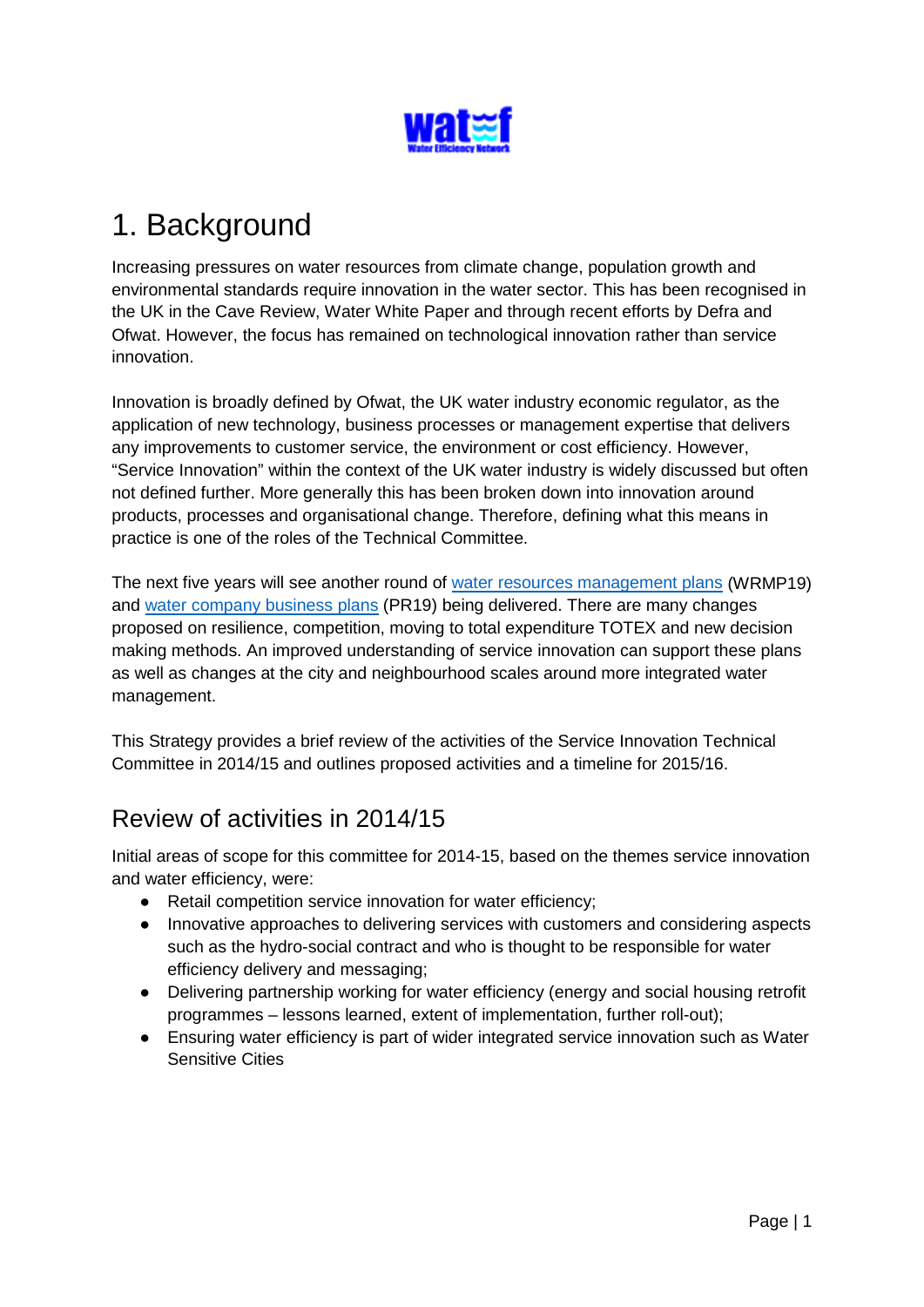

#### Key outcomes:

An improved understanding of service innovation in general and for the water sector.

*Service innovation for the water sector places the water service provider customer as the focus of service innovation. The customer is both the catalyst and recipient of transformative change in concepts (ideas and initiatives, such as alternative tariffs, data visualisation), technological solutions (especially ICT), delivery systems (for example accurate billing, email, instant messaging) and supple organisational structures (for instance responsible processes, people and teams). Service Innovation enables the customer to select the appropriate options to enhance their experience, leading to a valued integrated water management service.*

- An initial understanding of future innovation trends in the sector through case studies and interviews.
- The [paper](http://www.watefnetwork.co.uk/files/default/resources/Conference_2015/WatefCon2015_Proceedingss.pdf) presented at WATECON 2015 outlined how we are moving towards a fourth generation of water infrastructure and services provision (Figure 1). A summary of key activities undertaken by the Technical committee in 2014/15 are outlined in Appendix A. We have an active core group of committee members (Appendix B) and this has enable us to develop our thinking in this area whilst drawing on the wider WATEF membership and being able to communicate back to them via the WATEF Conference.



*Figure 1 Four generations of water infrastructure (Institute for Sustainable Futures)*

### Structure of this strategy

This strategy outlines our proposed outcomes and four key tasks to deliver these in 2015/16:

1. Papers and Journal Articles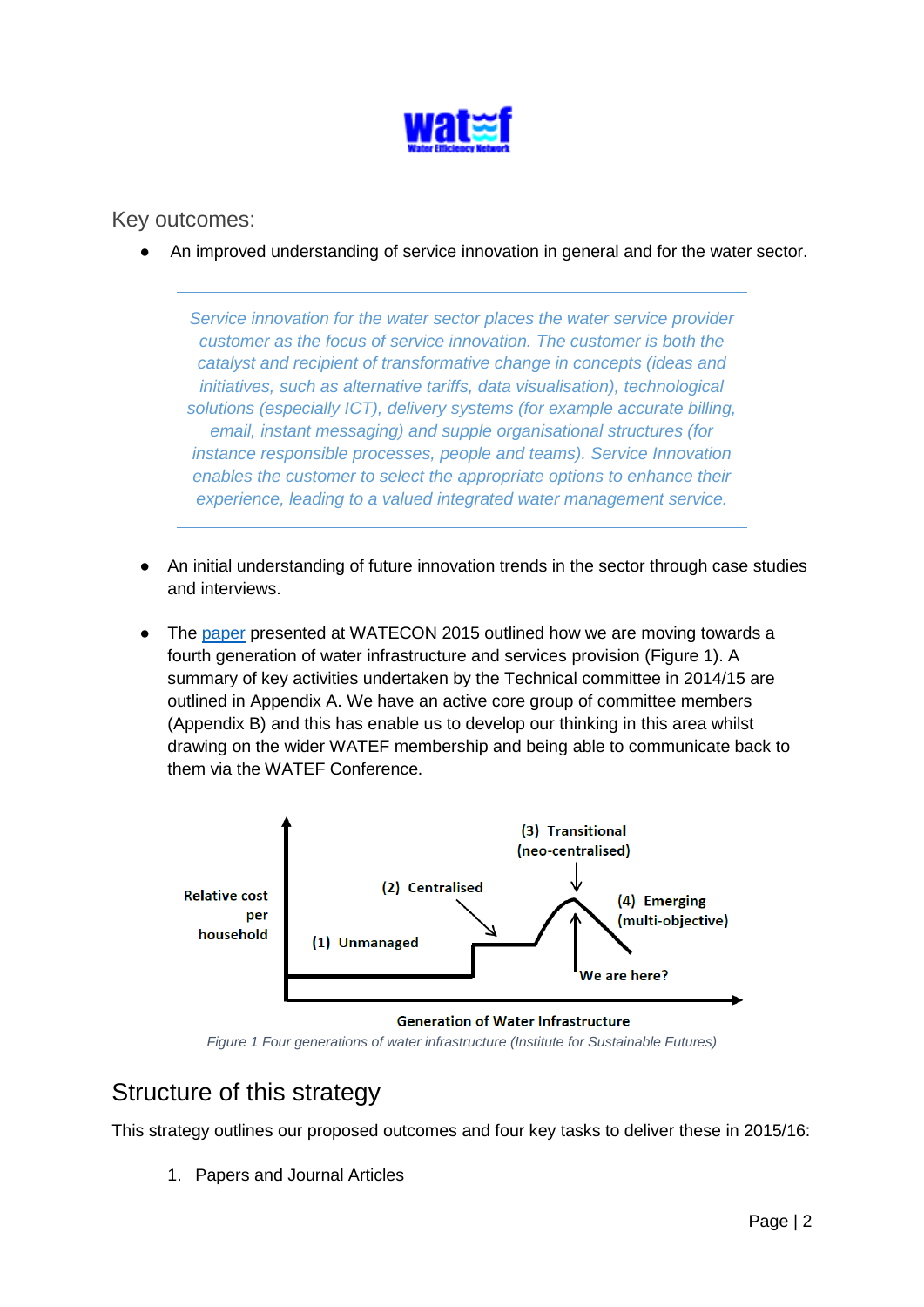

- 2. Webinar and workshop
- 3. WATECON 2016 conference
- 4. Collaboration and communication

# 2. Work plan 2015/16

## Proposed Outcomes

Following initial work to develop a definition of service innovation we will expand this as below:

- Trial our definition of Service Innovation in a range of scenarios with different water sector stakeholders - what are the benefits (economic, environmental, carbon, social etc).
- Investigate how can service innovations be compared with technological innovations in PR19, WRMP19 and in relation to TOTEXT approaches
- Engage with other innovation networks in the UK
- Expand our case-studies analysis through interviews and a gap analysis and identify how can we transition to alternative models of service innovation and deliver the fourth generation of water infrastructure
- Communicate our findings through a journal paper, webinar and at WATECON 2016
- Support government and water industry needs in WRMP19 and PR19
- Identify service innovation for efficient water management linked to property developers
- Explore service innovation in the context of resilient cities
- Identify service innovation for water in production and in-use (e.g. research from Unilever)

The relevant objectives are repeated against each key task we plan to undertake in 2015/16.

# Task 1 Papers and Journal Articles

#### Part A - Journal Article based on first paper

● *Communicate our findings through a journal paper, webinar and at WATECON 2016*

#### **Lead: Sarah Ward, Steve Brown, Aaron Burton**

Additional interviews have been discussed as an option to expand on our existing paper. However, the conference paper has now been submitted for the [British Journal of](http://www.sciencedomain.org/journal/10) 

[Environmental and Climate Change.](http://www.sciencedomain.org/journal/10) Lead authors to update paper based on comments and ask for input from wider TC. Any gaps highlighted by the peer review process should support Paper B.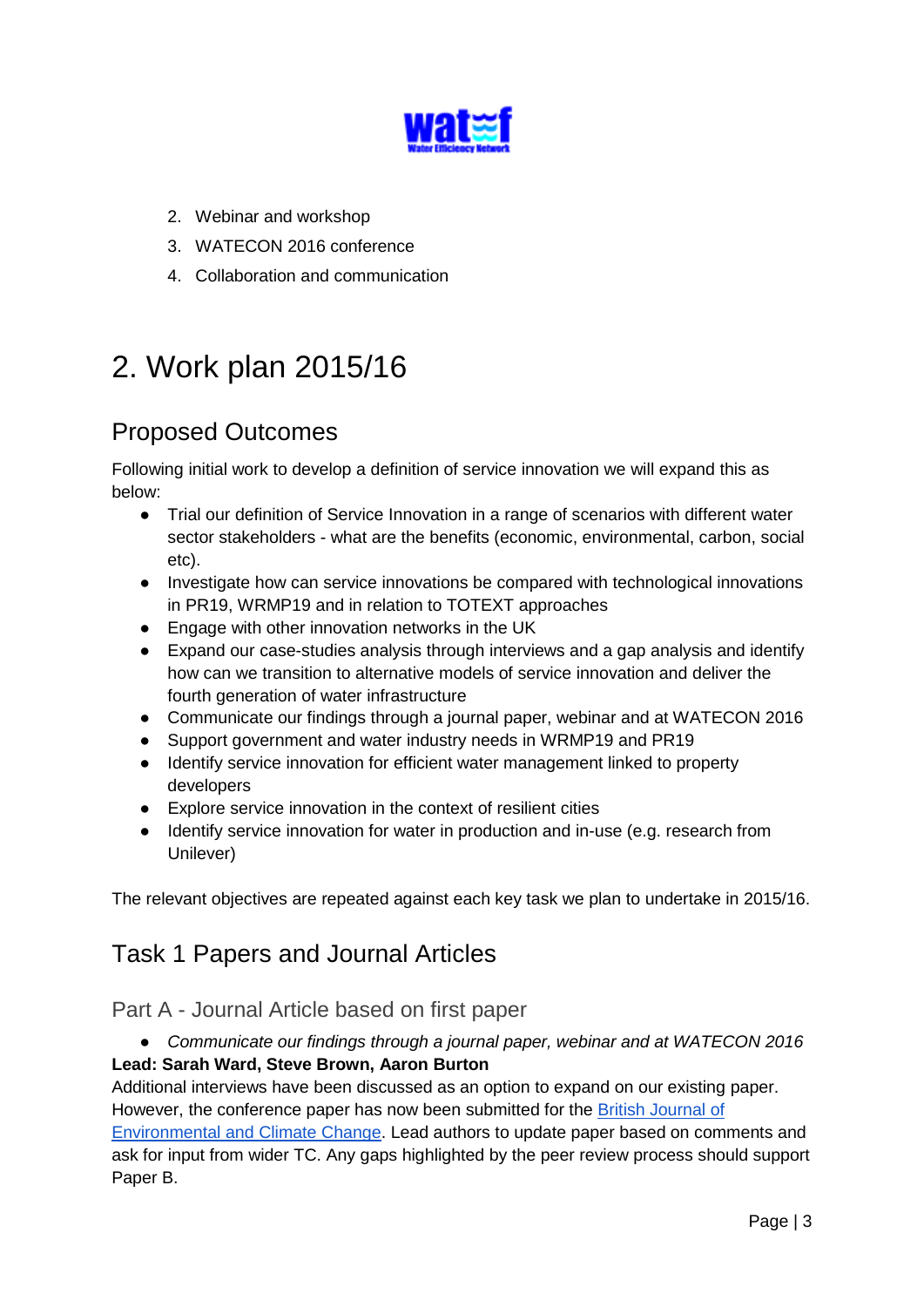

#### Part B - mapping existing innovations onto that definition

#### **Leads: Aaron Burton, Sarah Ward, Steve Brown, Michael Green**

- *Trial our definition of Service Innovation in a range of scenarios with different water sector stakeholders*
- I*nvestigate how can service innovations be compared with technological innovations in PR19, WRMP19 and in relation to TOTEXT approaches*
- *Expand our case-studies analysis through interviews and a gap analysis*
- *How can we transition to alternative models of service innovation and deliver the fourth generation of water infrastructure*
- *Support government and water industry needs in WRMP19 and PR19*
- *Identify service innovation for water in production and in-use (e.g. Unilever work)*
- *Communicate our findings through a journal paper, webinar and at WATECON 2016*

We will develop a paper applying our definition of service innovation to case study examples. This will help identify gaps. Table 2 outlines potential interview subjects to develop this paper. A follow-up exercise will be undertaken with the energy sector depending on time and resources.

| <b>Subject</b>                                                               | <b>Interviewee</b>                                      | <b>Interviewer</b> |  |  |
|------------------------------------------------------------------------------|---------------------------------------------------------|--------------------|--|--|
| Integrated water and energy<br>efficiency programme<br>Green Dr home visits  | Groundwork London/<br><b>Thames Water</b>               | Aaron Burton       |  |  |
| Decentralised water<br>company/upstream<br>competition<br>CentralPark Sydney | <b>Flow Systems</b>                                     | Aaron Burton       |  |  |
| <b>Retail competition for Water</b>                                          | <b>Business Stream</b><br><b>Anglian Water Services</b> | Aaron Burton       |  |  |
| <b>Water Innovation Network</b>                                              | Anglian Water                                           | Michael Green      |  |  |
| Other                                                                        | $\cdots$                                                | .                  |  |  |

#### *Table 1 Potential interview subjects*

#### **Deliverables**

- Interview notes and case studies
- Paper Applying a definition of service innovation for efficient urban water management
- Paper retail competition and service innovation for efficient urban water management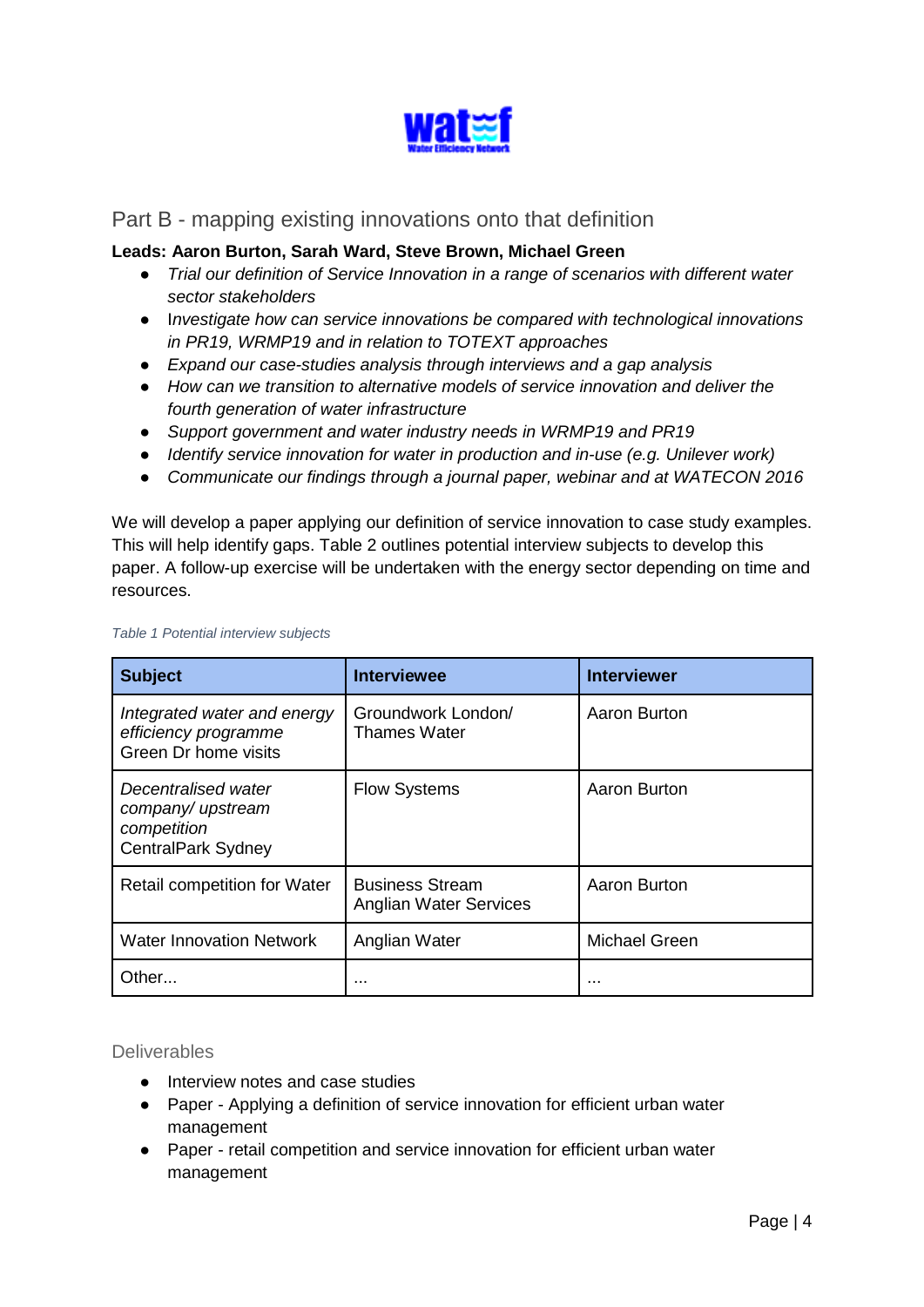

#### Part C Gap analysis

#### **Lead: All TC to contribute**

- *How can we transition to alternative models of service innovation and deliver the fourth generation of water infrastructure*
- *Communicate our findings through a journal paper, webinar and at WATECON 2016*

Based on the peer review of Paper A, outputs from Paper B and the webinar/ workshop we will identify gaps in our knowledge around service innovation and efficient urban water management. These can be discussed at WATEFCON 2016.

### Task 2 Webinar and workshop

The combined webinar and workshop format has been applied in several WATEF events. We will develop an event for WATEF members to communicate and explore ideas around service innovation and water efficiency/ future water management.

#### **Lead: Aaron Burton and Steve Brown**

#### Aims and objectives of webinar

The workshop aims to

- Communicate our findings on service innovation implications for AMP6, WRMP19 and PR19
- Provide views from from water company, academic and industry aspects on service innovation
- Workshop discussions to further our aims for 2014/15

#### Audience and timing

- WATEF Members (Government, academia, industry)
- Members of other innovation organisations
- June/July timing for webinar allows time to develop papers and presentation, seek speakers and invite attendees

#### Speakers

Webinar speakers/ panel:

- Sarah Ward/ Steve Brown on paper (covers academic)
- Water company e.g. Anglian Water (Steve Kaye)
- Industry

Workshop facilitators: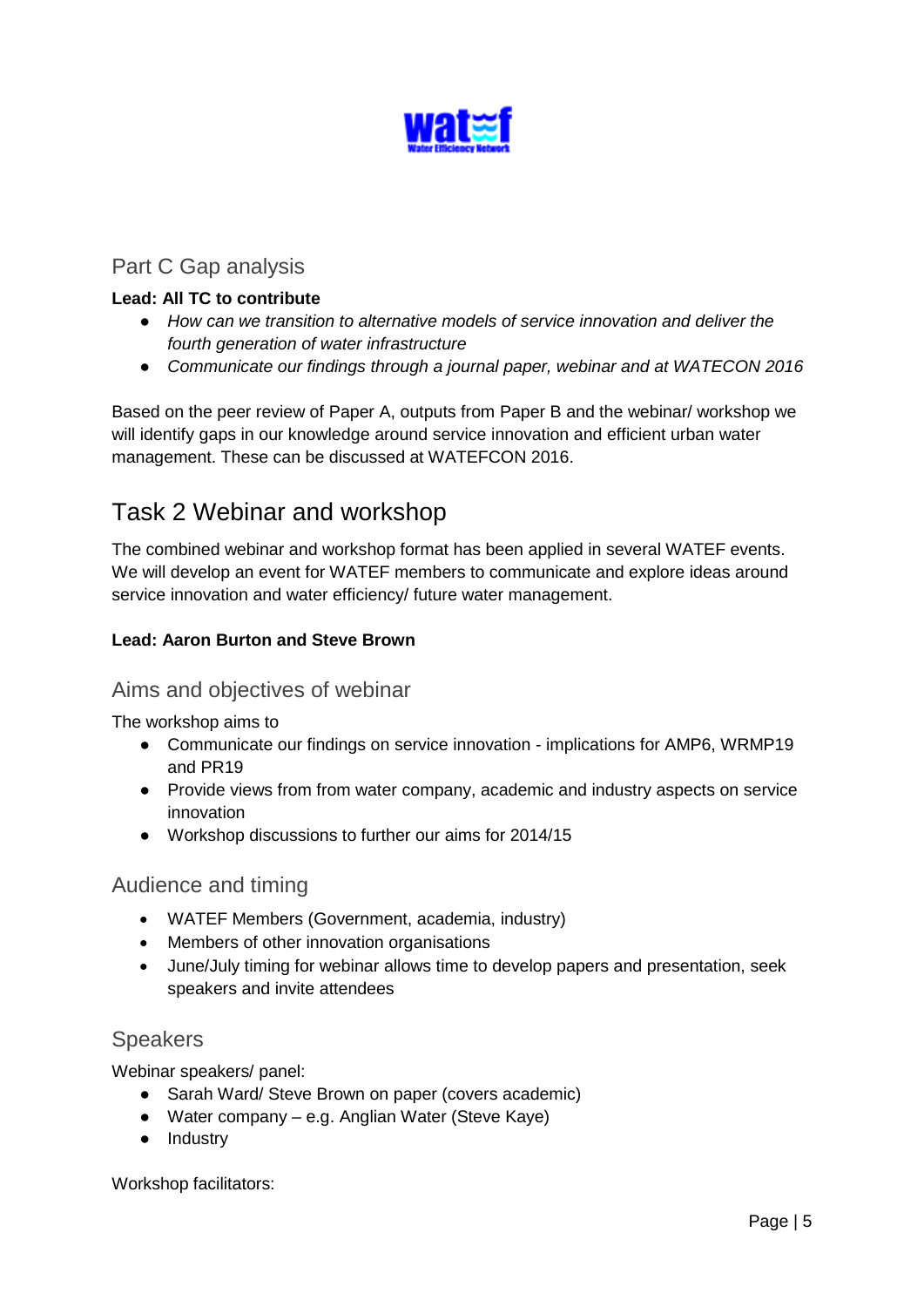

● Members of technical committee will be invited

#### **Deliverables**

- Recorded webinar Adobe Connect
- Studio recording of event at University of Surrey
- Presentation slides

### Task 3 WATEFCON 2016 Conference

● *Communicate our findings through a journal paper, webinar and at WATECON 2016*

#### **Lead: Aaron Burton**

The technical committee will have dedicated sessions at WATEFCON2016 in Coventry. The description submitted for the service innovation technical committee is below.

*Service innovation best practice:* Technological innovations need to be supported by service innovations to transition towards water sensitive cities and efficient water management. Topics include: Retail water supply competition and water efficiency for businesses; International approaches to service innovation; Innovative water service provision models (upstream competition/ decentralised water supply); Service innovation for tariffs, billing and communication to enable water efficiency and behaviour change; Organisation structure and governance for integrated water management; Exporting service innovation approaches from the UK water sector

Options for conference:

- SI TC combined paper submission
- Individuals submit papers
- International papers on service innovation also SI TC members to use contacts
- Panels to critique paper 4 senior innovation
- Special issue in Journal of Cleaner Production depending on papers received

### Task 4: Collaboration and communication

• *Engage with other innovation networks in the UK*

With the focus on Innovation there are a number of existing networks that we could link to develop concepts of service innovation for efficient water management. An initial outline of these organisations is provided in Table 3 below.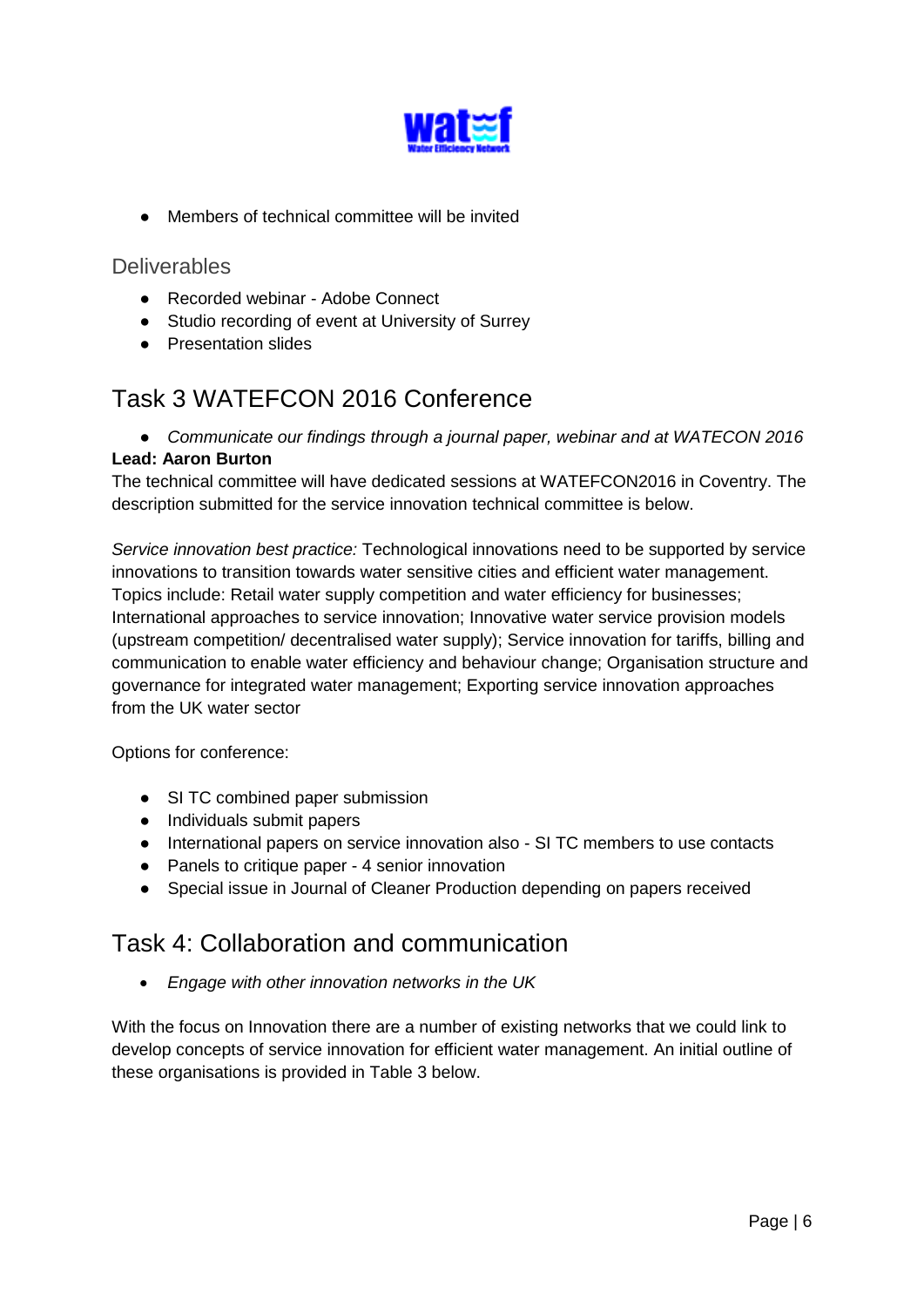

*Table 2 Wider innovation networks in the UK*

| <b>Network</b>                                    | <b>Description</b>                                                                                                                                                                                                                                                                                                                                                                                                                       | <b>TC Lead</b>               |
|---------------------------------------------------|------------------------------------------------------------------------------------------------------------------------------------------------------------------------------------------------------------------------------------------------------------------------------------------------------------------------------------------------------------------------------------------------------------------------------------------|------------------------------|
| <b>UK Water Partnership</b>                       | To improve understanding, cooperation and<br>coordination across the diverse water community,<br>allowing the UK to respond more effectively to the<br>challenges of global water security and the need<br>for resilience in a changing environment<br>To more effectively deliver and implement research<br>outputs and innovation, so that the UK wins a<br>greater share of the global water market.                                  | Siraj Tahir                  |
| <b>Water Innovation</b><br><b>Network</b>         | Delivered in partnership between Opportunity<br>Peterborough and Anglian Water, with an aims to<br>stimulate innovation in the supply chain through the<br>creation of a water cluster; a national network of<br>businesses, organisations and research institutions<br>which operate in the water industry, providing a<br>networking and collaboration platform to enable<br>innovation and growth.                                    | Michael<br>Green             |
| <b>The Water Cluster</b>                          | The Water Cluster is a network which provides a<br>platform for bringing together a wide range of<br>stakeholders, including academia, business,<br>government, NGOs, SMEs and others.<br>The aim is to share ideas on the forum and<br>encourage collaboration and the development of<br>long-term partnerships, with the purpose of<br>innovating and improving water efficiency and<br>urban water management in the East of England. | Michael<br>Green             |
| <b>Water Innovation</b><br><b>Research Centre</b> | In collaboration with Wessex Water, University of<br>Bath have launched the Water Innovation &<br>Research Centre: WIRC @ Bath, providing a<br>unique environment to engage globally in research<br>and policy on water technologies and resource<br>management.                                                                                                                                                                         | Kemi<br>Adeyeye              |
| <b>Oxford University</b><br><b>Water Network</b>  | The network is a multi-disciplinary research<br>community, harnessing Oxford University's diverse<br>strengths to address the challenge of managing<br>water in a complex and uncertain world.                                                                                                                                                                                                                                           | <b>Steve</b><br><b>Brown</b> |
| <b>CIWEM</b>                                      | Working with innovate UK                                                                                                                                                                                                                                                                                                                                                                                                                 | Kemi<br>Adeyeye              |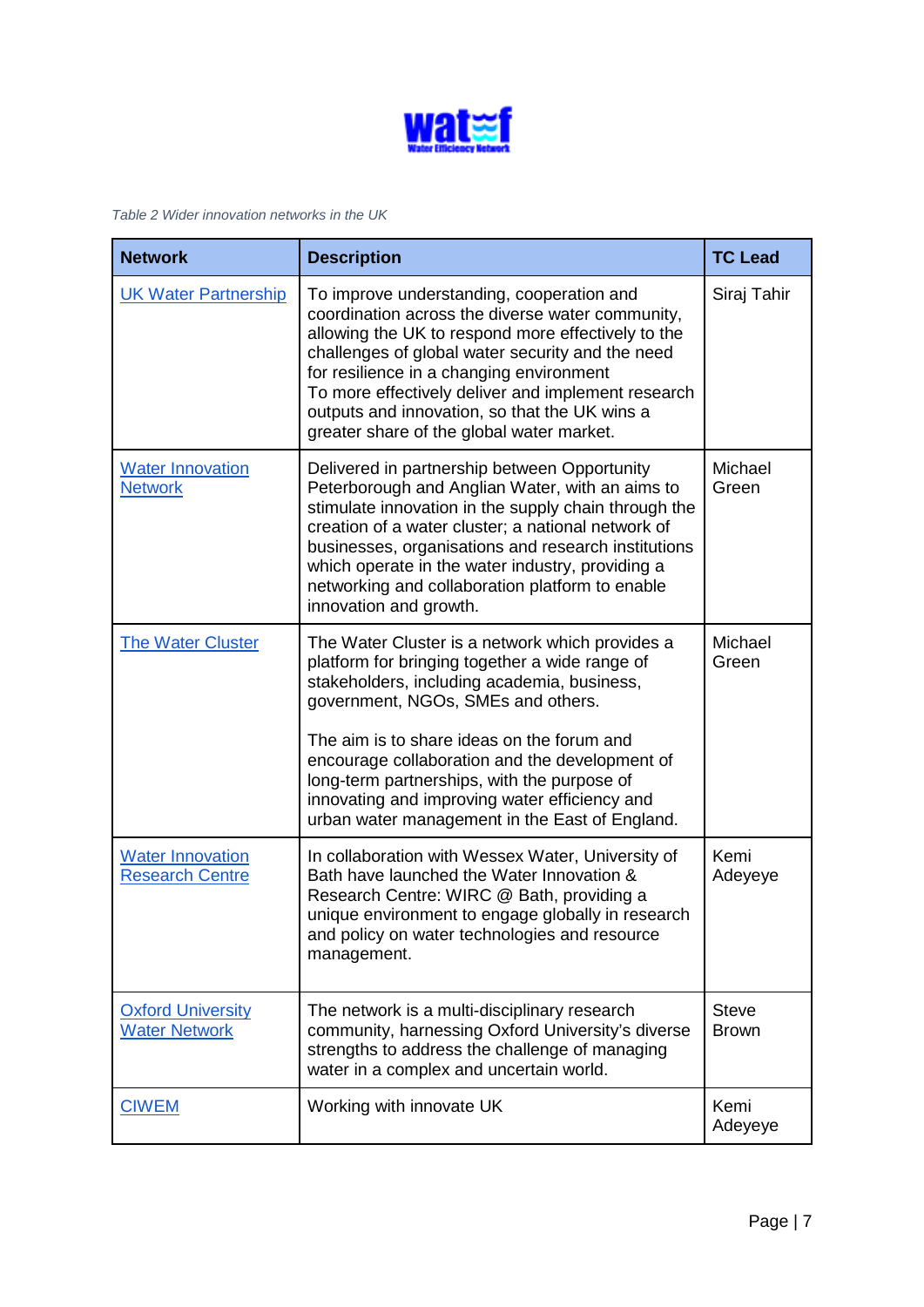

Communication activities to be undertaken by the SI TC with these include:

- Leads in tables above to get in contact with other organisations
- TC member to attend a meeting/ event
- Invite to present paper on service innovation at WATEFCON2016
- TC members to share outputs from attending events
- Identify opportunities to collaborate on projects e.g. Horizon 2020, UK innovation funding

# 3. Timeline

See full Gantt chart at [https://docs.google.com/spreadsheets/d/1DUr0yGLRw\\_Ubz9Tz8kFJ-](https://docs.google.com/spreadsheets/d/1DUr0yGLRw_Ubz9Tz8kFJ-_hPWHzTqpZbNjYx1se-xvA/edit?usp=sharing) [\\_hPWHzTqpZbNjYx1se-xvA/edit?usp=sharing](https://docs.google.com/spreadsheets/d/1DUr0yGLRw_Ubz9Tz8kFJ-_hPWHzTqpZbNjYx1se-xvA/edit?usp=sharing)

| <b>Activity! Month</b>                                   | Aug 2015 | Sep 2015 | Oct 2015 | Nov 2015 | Dec 2015 | <b>Jan 2016</b>  | Feb 2016 | <b>Mar-2016</b> | Apr 2016  | <b>May 2016</b> | Jun 2016                                                 | <b>Jul 2016</b> | Aug 2016 | <b>Sep 2016</b> |
|----------------------------------------------------------|----------|----------|----------|----------|----------|------------------|----------|-----------------|-----------|-----------------|----------------------------------------------------------|-----------------|----------|-----------------|
| Update paper/ new paper                                  |          |          |          |          |          |                  |          |                 |           |                 |                                                          |                 |          |                 |
| Update case study template                               |          |          |          |          |          |                  |          |                 |           |                 |                                                          |                 |          |                 |
| Update interview template                                |          |          |          |          |          |                  |          |                 |           |                 |                                                          |                 |          |                 |
| Additional case studies                                  |          |          |          |          |          |                  |          |                 |           |                 |                                                          |                 |          |                 |
| Additional interviews                                    |          |          |          |          |          |                  |          |                 |           |                 |                                                          |                 |          |                 |
| Writing-up                                               |          |          |          |          |          |                  |          |                 |           |                 |                                                          |                 |          |                 |
| Webinar                                                  |          |          |          |          |          |                  |          |                 |           |                 |                                                          |                 |          |                 |
| Decide on speakers and adience                           |          |          |          |          |          |                  |          |                 |           |                 |                                                          |                 |          |                 |
| Communicate with WATEF Network                           |          |          |          |          |          |                  |          |                 |           |                 |                                                          |                 |          |                 |
| <b>Hold Webinar</b>                                      |          |          |          |          |          |                  |          |                 |           |                 |                                                          |                 |          |                 |
| <b>WATEFCON16</b>                                        |          |          |          |          |          |                  |          |                 |           |                 |                                                          |                 |          |                 |
| Submit theme to conference committee                     |          |          |          |          |          |                  |          |                 |           |                 |                                                          |                 |          |                 |
| Communicate with TC and wider WATEF membership on papers |          |          |          |          |          |                  |          |                 |           |                 |                                                          |                 |          |                 |
| TC paper and individual papers                           |          |          |          |          |          | Abstract end jar |          |                 | Paper due |                 |                                                          |                 |          |                 |
| Review papers                                            |          |          |          |          |          |                  |          |                 |           |                 |                                                          |                 |          |                 |
| TC member to chair session                               |          |          |          |          |          |                  |          |                 |           |                 |                                                          |                 |          |                 |
| <b>Collaboration and communication</b>                   |          |          |          |          |          |                  |          |                 |           |                 |                                                          |                 |          |                 |
| Identify innovation networks                             |          |          |          |          |          |                  |          |                 |           |                 |                                                          |                 |          |                 |
| Initial contact introducing WATEF St TC                  |          |          |          |          |          |                  |          |                 |           |                 |                                                          |                 |          |                 |
| Attend events and report back                            |          |          |          |          |          |                  |          |                 |           |                 |                                                          |                 |          |                 |
| Agree joint events/ outputs and WATEFCON16 papers        |          |          |          |          |          |                  |          |                 |           |                 | <u> 1989 - Jan Stone, Amerikaansk politiker († 1908)</u> |                 |          |                 |
| <b>Meetings</b>                                          |          |          |          |          |          |                  |          |                 |           |                 |                                                          |                 |          |                 |
| WATEFCON2015                                             |          |          |          |          |          |                  |          |                 |           |                 |                                                          |                 |          |                 |
| Meeting Oct 2015                                         |          |          |          |          |          |                  |          |                 |           |                 |                                                          |                 |          |                 |
| Meeting Dec 2015                                         |          |          |          |          |          |                  |          |                 |           |                 |                                                          |                 |          |                 |
| Meeting Feb 2016                                         |          |          |          |          |          |                  |          |                 |           |                 |                                                          |                 |          |                 |
| Meeting April 2016                                       |          |          |          |          |          |                  |          |                 |           |                 |                                                          |                 |          |                 |
| Meeting June 2016                                        |          |          |          |          |          |                  |          |                 |           |                 |                                                          |                 |          |                 |
| WATEFCON2016                                             |          |          |          |          |          |                  |          |                 |           |                 |                                                          |                 |          |                 |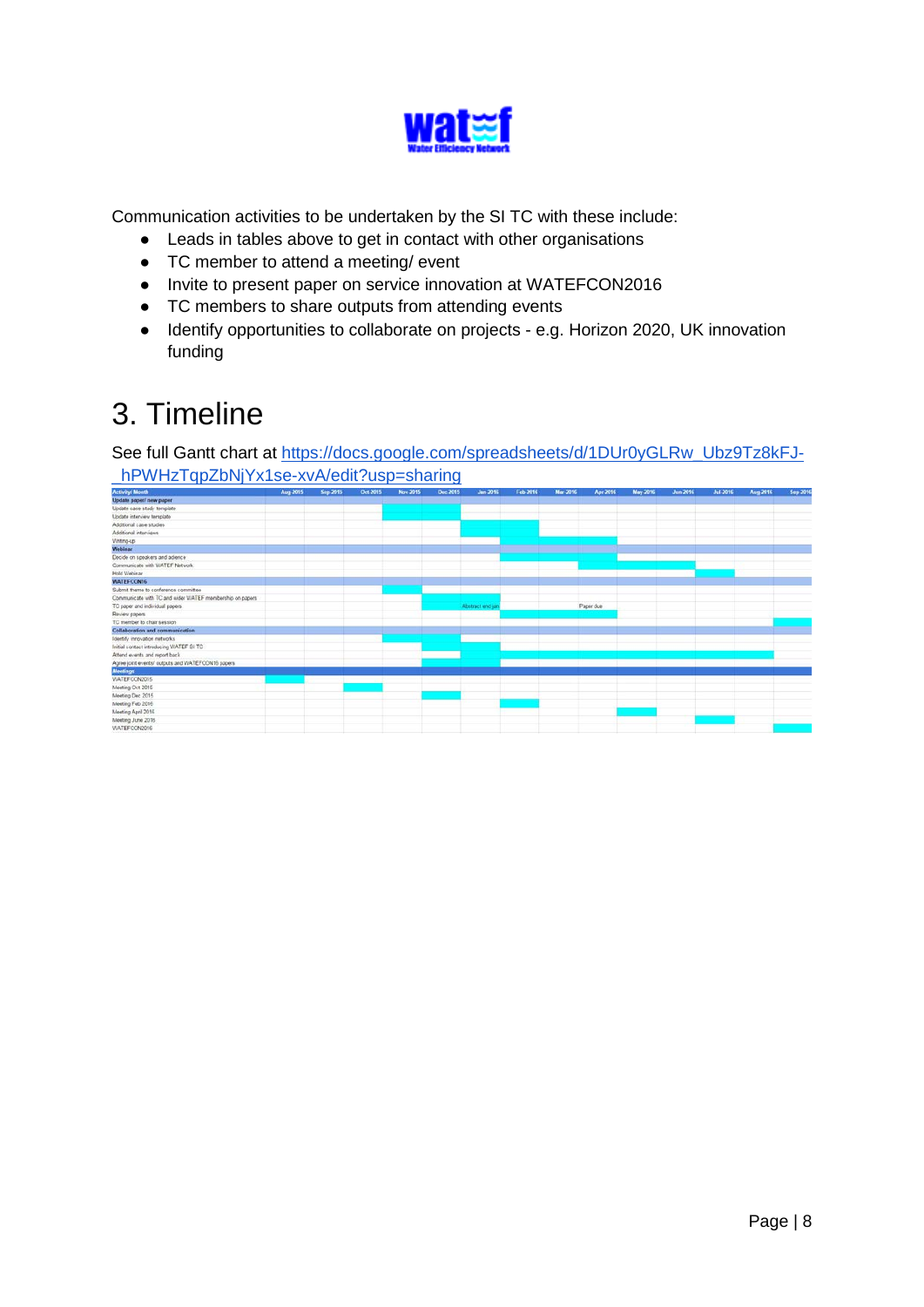

# Appendix A Key Activities in 2014/15

#### *Table - Service innovation TC activities in 2014/15*

| <b>Activity</b>         | <b>Description</b>                                                                                                                              |
|-------------------------|-------------------------------------------------------------------------------------------------------------------------------------------------|
| Survey                  | Online survey                                                                                                                                   |
| Case studies            | 12 main case studies                                                                                                                            |
| <b>Interviews</b>       | Key water management experts                                                                                                                    |
| Conference paper        | Water Sector Service Innovation: what, where and who?                                                                                           |
| Conference presentation | <b>Presented by Sarah Ward</b>                                                                                                                  |
| Meetings                | Inaugural meeting held on 26 January 2015<br>Meeting held on 17 March 2015<br>Meeting held on 5 August 2015<br>Meeting held on 8th October 2015 |